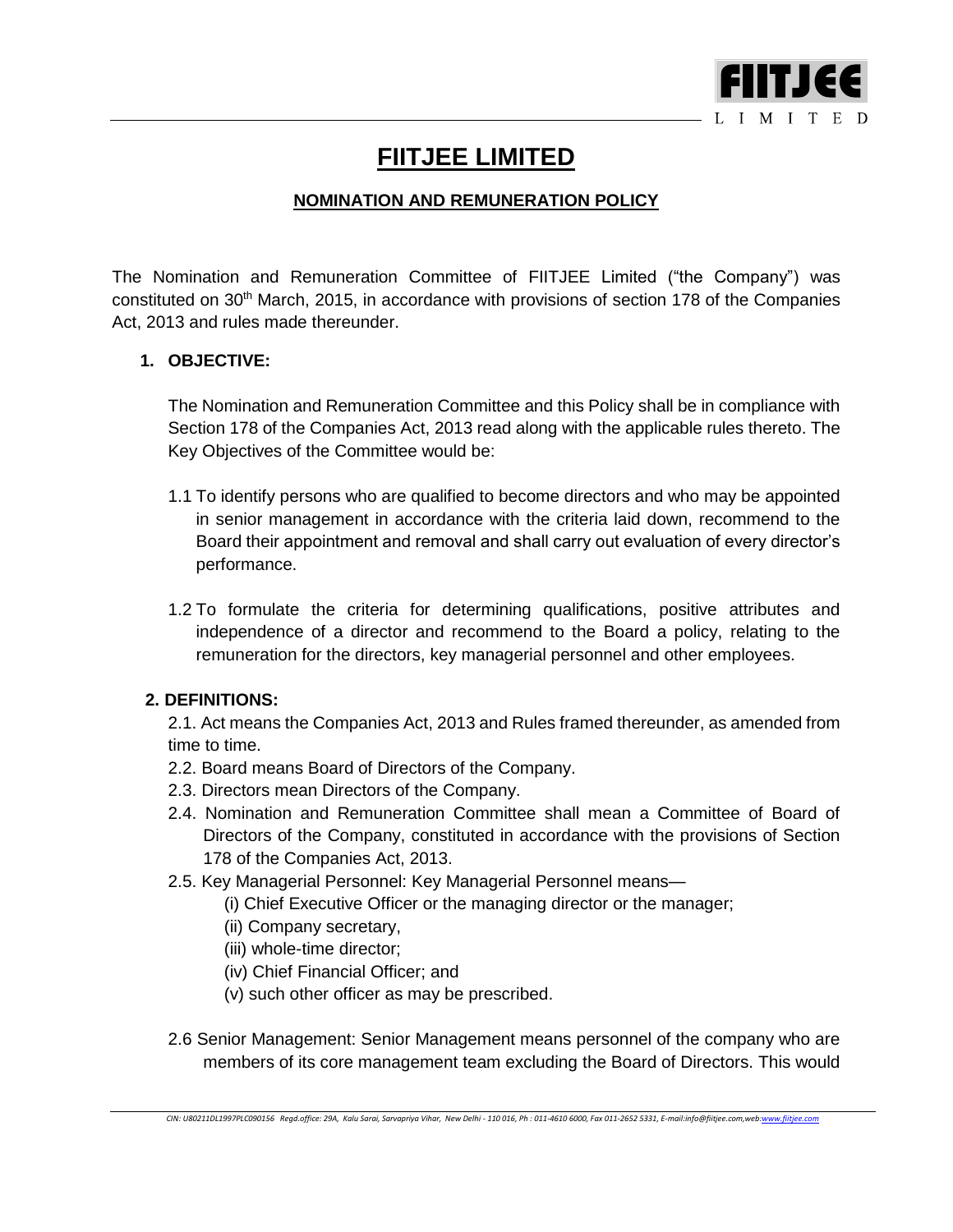

also include all members of management one level below the executive directors including all functional heads.

## **3. GUIDING PRINCIPLES:**

The Policy ensures that

- 3.1. The level and composition of remuneration is reasonable and sufficient to attract, retain and motivate Directors of the quality required to run the Company successfully;
- 3.2. Relationship of remuneration to performance is clear and meets appropriate performance benchmarks and ;
- 3.3. Remuneration to Directors, Key Managerial Personnel and Senior Management involves a balance between fixed and incentive pay reflecting short and long term performance objectives appropriate to the working of the Company and its goals.

### **4**. **ROLE OF COMMITTEE**

## **4.1. Matters to be dealt with, perused and recommended to the Board by the Nomination and Remuneration Committee.**

The Committee shall:

#### **Terms of Reference:**

- 4.1.1 To determine Remuneration Policy of the Company.
- 4.1.2 To develop strategy and policy in all matters relating to the recruitment, reward, retention, motivation and development of the employees.
- 4.1.3. To recommend to the Board the remuneration payable to the Managing Director(s), Whole Time Director(s) and other Directors and a Manager and their relatives engaged in the employment of the Company.
- 4.1.4 To frame policies and compensation including salaries, incentives, bonuses, promotion, benefits, stock options, and performance targets for executives of the Company.
- 4.1.5. To perform such other functions as may be delegated by the Board from time to time.

#### **4.2. Policy for appointment and removal of Director, KMP and Senior Management**

#### **4.2.1. Appointment criteria and qualifications**

a) The Committee shall identify and ascertain the integrity, qualification, expertise and experience of the person for appointment as Director, KMP or at Senior Management level and recommend to the Board his / her appointment.

b) A person should possess adequate qualification, expertise and experience for the position he / she is considered for appointment. The Committee has discretion to decide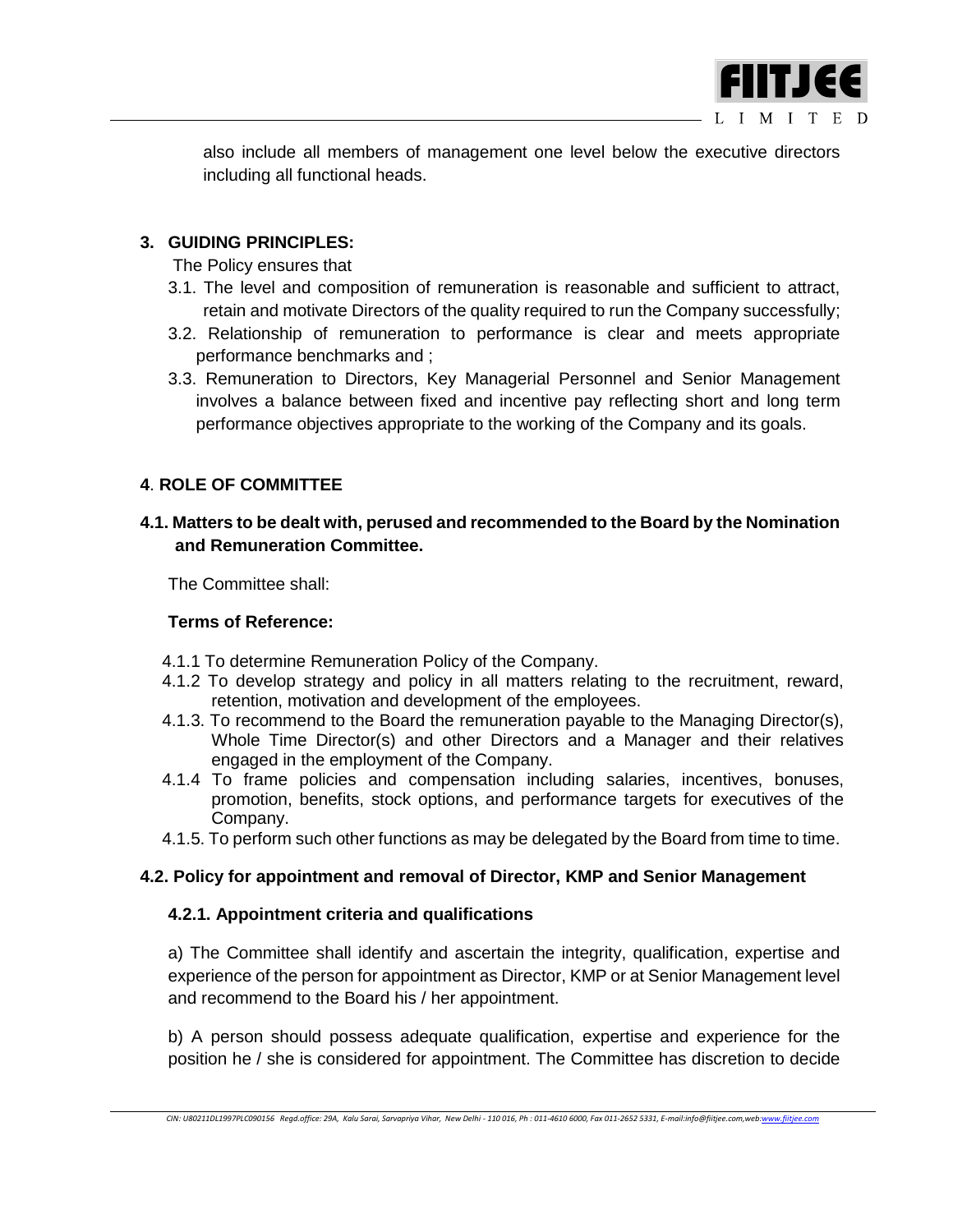

whether qualification, expertise and experience possessed by a person is sufficient / satisfactory for the concerned position.

c) The Company shall not appoint or continue the employment of any person as Wholetime Director who has attained the age of seventy years. Provided that the term of the person holding this position may be extended beyond the age of seventy years with the approval of shareholders by passing a special resolution based on the explanatory statement annexed to the notice for such motion indicating the justification for extension of appointment beyond seventy years.

#### **4.2.2. Term / Tenure**

a) Managing Director/Whole-time Director: The Company shall appoint or re-appoint any person as its Executive Chairman, Managing Director or Executive Director for a term not exceeding five years at a time. No re-appointment shall be made earlier than one year before the expiry of term.

b) Independent Director:

- An Independent Director shall hold office for a term up to five consecutive years on the Board of the Company and will be eligible for re-appointment on passing of a special resolution by the Company and disclosure of such appointment in the Board's report.

- No Independent Director shall hold office for more than two consecutive terms, but such Independent Director shall be eligible for appointment after expiry of three years of ceasing to become an Independent Director. Provided that an Independent Director shall not, during the said period of three years, be appointed in or be associated with the Company in any other capacity, either directly or indirectly.

#### **4.2.3. Evaluation**

The Committee shall carry out evaluation of performance of every Director, KMP and Senior Management Personnel at regular interval (yearly) on the basis of following points:

- Roles and Responsibilities;
- Participation in Board and Committee meetings;
- Compliance of code of Conduct;
- Such other point board of directors may consider necessary.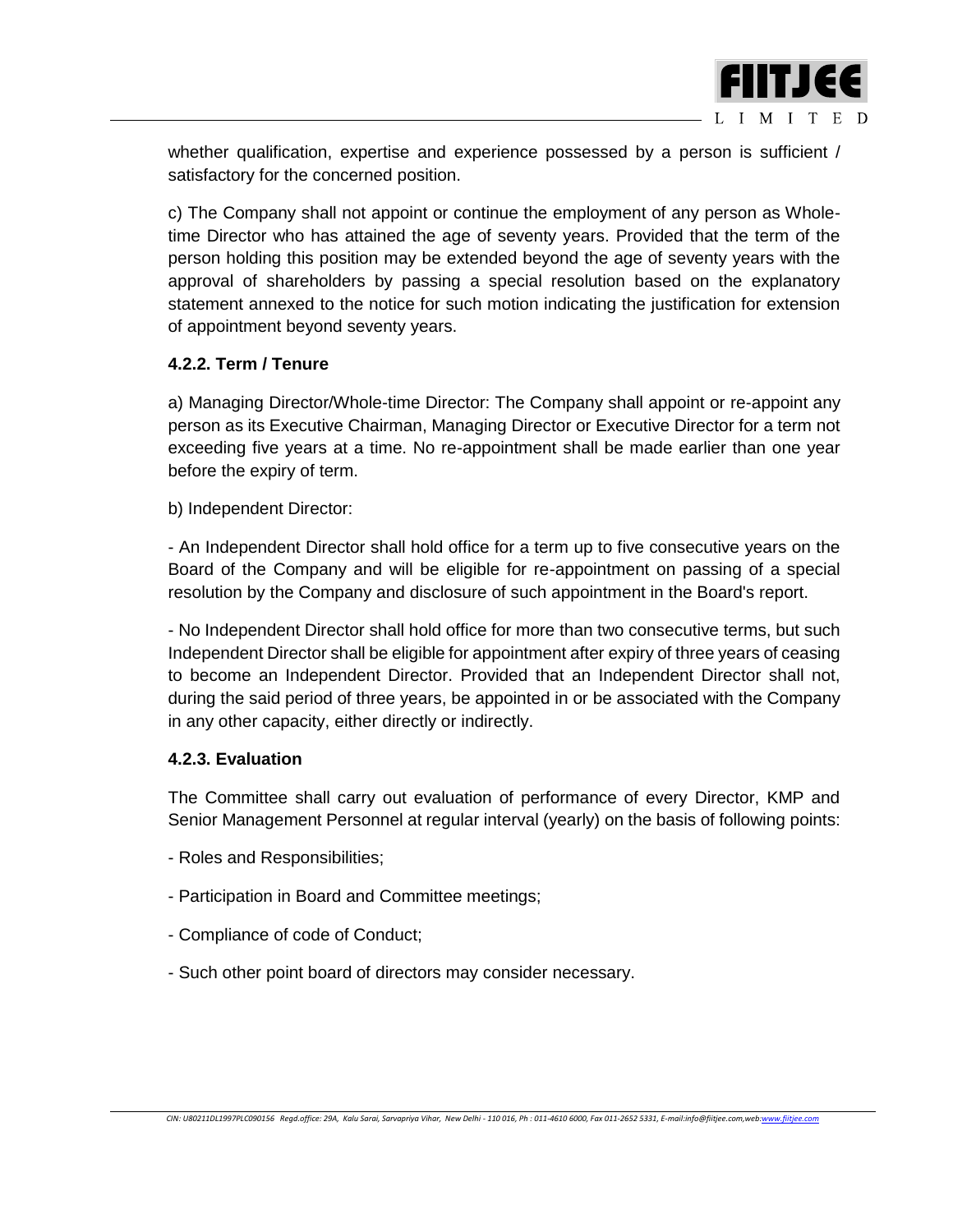

## **4.2.4. Removal**

Due to reasons for any disqualification mentioned in the Act or under any other applicable Act, rules and regulations thereunder, the Committee may recommend, to the Board with reasons recorded in writing, removal of a Director, KMP or Senior Management Personnel subject to the provisions and compliance of the said Act, rules and regulations.

### **4.2.5. Retirement**

The Director, KMP and Senior Management Personnel shall retire as per the applicable provisions of the Act and the prevailing policy of the Company. The Board will have the discretion to retain the Director, KMP, Senior Management Personnel in the same position/ remuneration or otherwise even after attaining the retirement age, for the benefit of the Company.

4.3. Policy relating to the Remuneration for the Whole-time Director, KMP and Senior Management Personnel:

#### **4.3.1. General:**

a) The remuneration / compensation / commission etc. to the Whole-time Director, KMP and Senior Management Personnel will be determined by the Committee and recommended to the Board for approval. The remuneration / compensation / commission etc. shall be subject to the prior/post approval of the shareholders of the Company and Central Government, wherever required.

b) The remuneration and commission to be paid to the Whole-time Director shall be in accordance with the percentage / slabs / conditions laid down in the Articles of Association of the Company and as per the provisions of the Act.

c) Increments to the existing remuneration/ compensation structure may be recommended by the Committee to the Board which should be within the slabs approved by the Shareholders in the case of Whole-time Director.

d) Where any insurance is taken by the Company on behalf of its Whole-time Director, Chief Executive Officer, Chief Financial Officer, the Company Secretary and any other employees for indemnifying them against any liability, the premium paid on such insurance shall not be treated as part of the remuneration payable to any such personnel. Provided that if such person is proved to be guilty, the premium paid on such insurance shall be treated as part of the remuneration.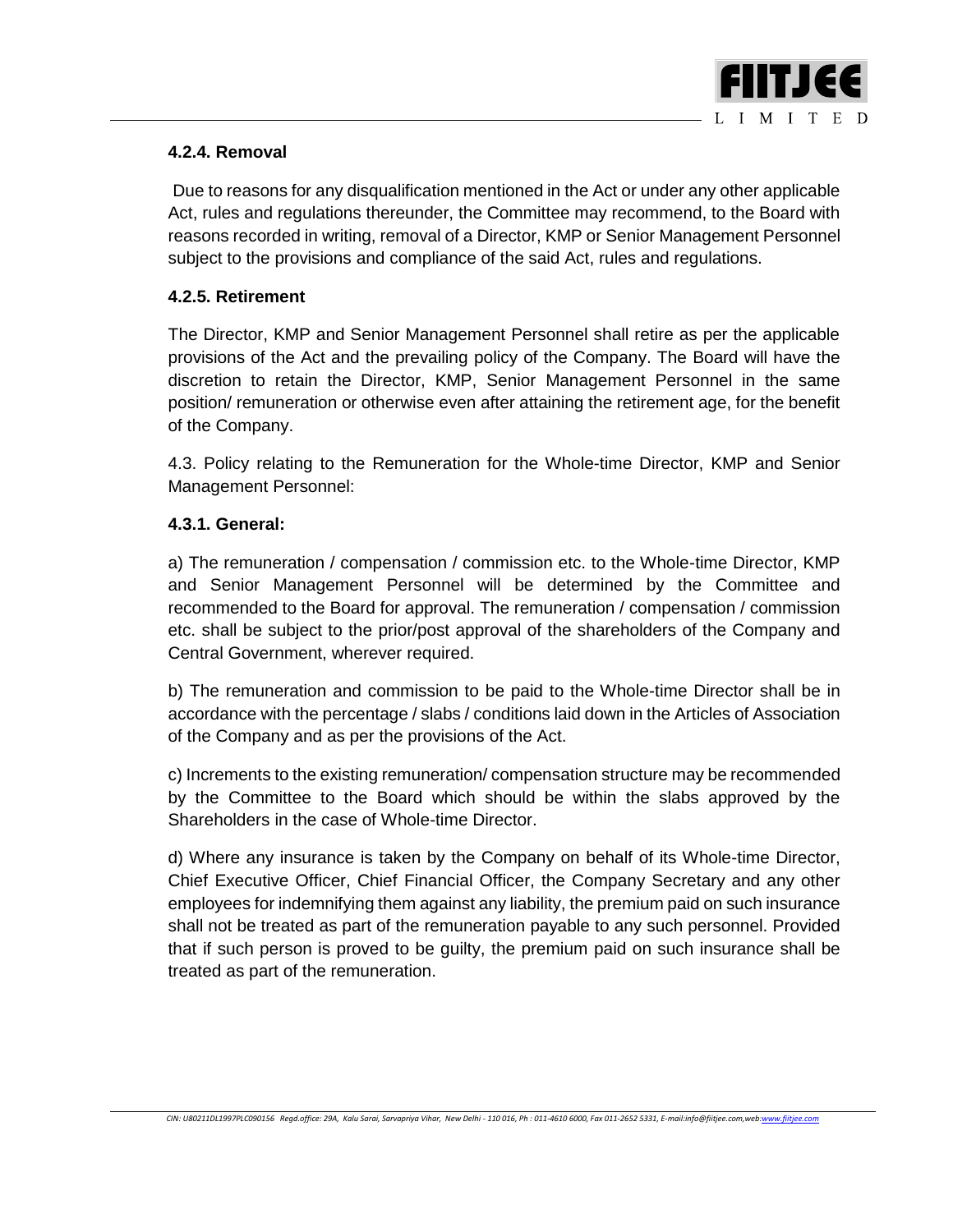

## **4.3.2. Remuneration to Whole-time / Executive / Managing Director, KMP and Senior Management Personnel**:

a) Fixed pay: The Whole-time Director/ KMP and Senior Management Personnel shall be eligible for a monthly remuneration as may be approved by the Board on the recommendation of the Committee. The breakup of the pay scale and quantum of perquisites including, employer's contribution to P.F, pension scheme, medical expenses, club fees etc. shall be decided and approved by the Board/ the Person authorized by the Board on the recommendation of the Committee and approved by the shareholders and Central Government, wherever required.

b) Minimum Remuneration: If, in any financial year, the Company has no profits or its profits are inadequate, the Company shall pay remuneration to its Whole-time Director in accordance with the provisions of Schedule V of the Act and if it is not able to comply with such provisions, with the previous approval of the Central Government.

c) Provisions for excess remuneration: If any Whole-time Director draws or receives, directly or indirectly by way of remuneration any such sums in excess of the limits prescribed under the Act or without the prior sanction of the Central Government, where required, he / she shall refund such sums to the Company and until such sum is refunded, hold it in trust for the Company. The Company shall not waive recovery of such sum refundable to it unless permitted by the Central Government.

#### **4.3.3. Remuneration to Non- Executive / Independent Director:**

a) Remuneration / Commission: The remuneration / commission shall be fixed as per the slabs and conditions mentioned in the Articles of Association of the Company and the Act.

b) Sitting Fees:

The Non- Executive / Independent Director may receive remuneration by way of fees for attending meetings of Board or Committee thereof. However the Board of Directors may from time to time determine the sitting fees, from time to time.

Provided that the Board amount of such fees shall not exceed Rs. 100,000/- ( Rupees One Lac Only) per meeting of the Board or Committee or such amount as may be prescribed by the Central Government from time to time.

c) Commission: Commission may be paid within the monetary limit approved by shareholders, subject to the limit not exceeding 1% of the profits of the Company computed as per the applicable provisions of the Act.

d) Stock Options: An Independent Director shall not be entitled to any stock option of the Company.

*CIN: U80211DL1997PLC090156 Regd.office: 29A, Kalu Sarai, Sarvapriya Vihar, New Delhi - 110 016, Ph : 011-4610 6000, Fax 011-2652 5331, E-mail:info@fiitjee.com,we[b:www.fiitjee.com](http://www.fiitjee.com/)*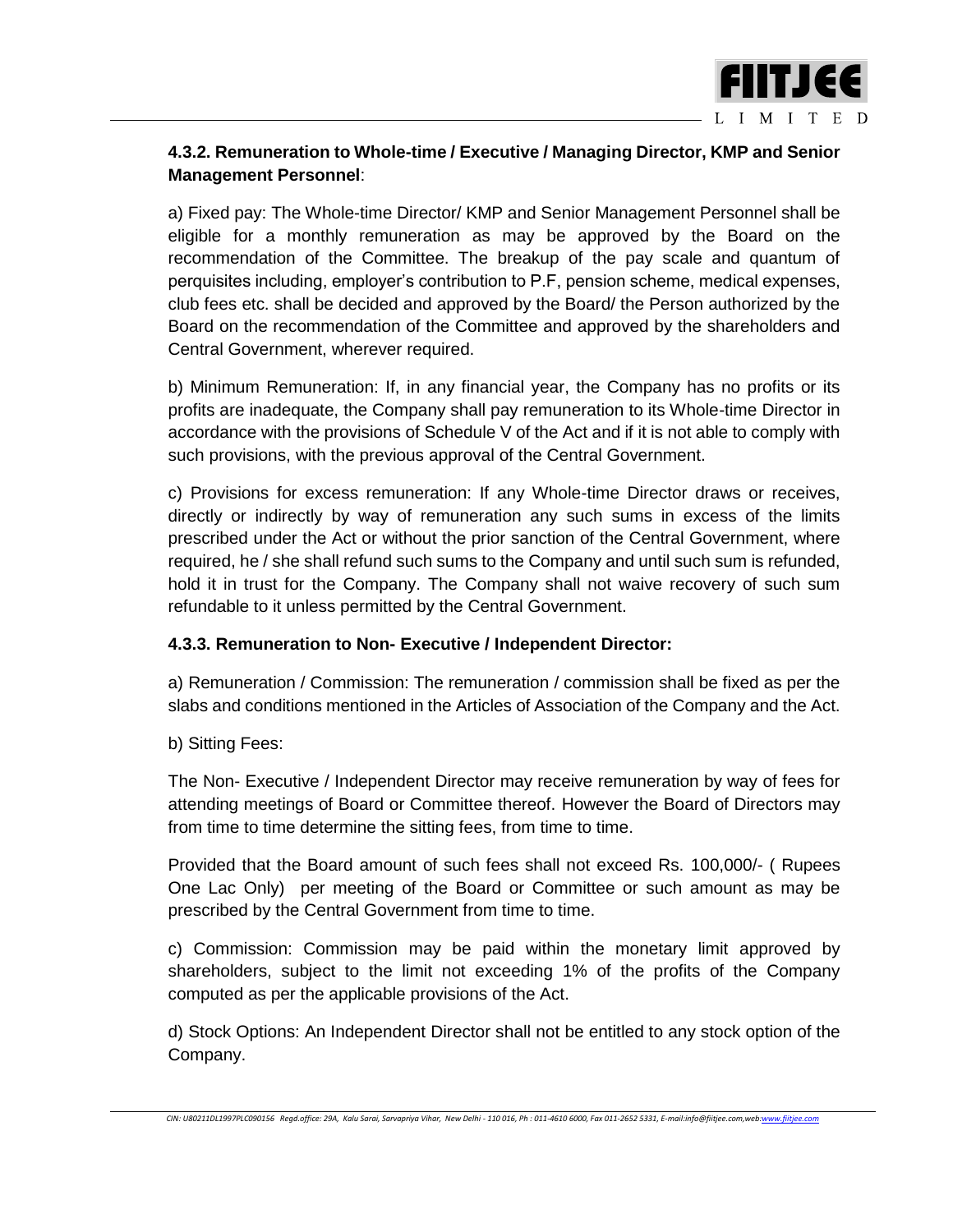

### **5. MEMBERSHIP**

5.1 The Committee shall consist Committee consisting of minimum 4 directors out of which not less than one-half shall be independent directors.

5.2 Minimum (2 or  $1/3<sup>rd</sup>$  whichever is higher) members shall constitute a quorum for the Committee meeting.

5.3 Membership of the Committee shall be disclosed in the Annual Report.

5.4 Term of the Committee shall be continued unless terminated by the Board of Directors.

### **6. CHAIRPERSON**

6.1 The members of the Committee present at the meeting shall choose one amongst them to act as Chairperson.

6.2 Chairman of the Nomination and Remuneration Committee meeting could be present at the Annual General Meeting or may nominate some other member to answer the shareholders' queries.

6.3 The chairperson of the company (whether executive or non-executive) may be appointed as a member of the Nomination and Remuneration Committee but shall not chair such Committee.

## **7. COMMITTEE MEMBERS' INTERESTS**

- 7.1 A member of the Committee is not entitled to be present when his or her own remuneration is discussed at a meeting or when his or her performance is being evaluated.
- 7.2 The Committee may invite such executives, as it considers appropriate, to be present at the meetings of the Committee.

#### **8. VOTING**

- 8.1 Matters arising for determination at Committee meetings shall be decided by a majority of votes of Members present and voting and any such decision shall for all purposes be deemed a decision of the Committee.
- 8.2 In the case of equality of votes, the Chairman of the meeting will have a casting vote.

#### **9. NOMINATION DUTIES**

The duties of the Committee in relation to nomination matters include: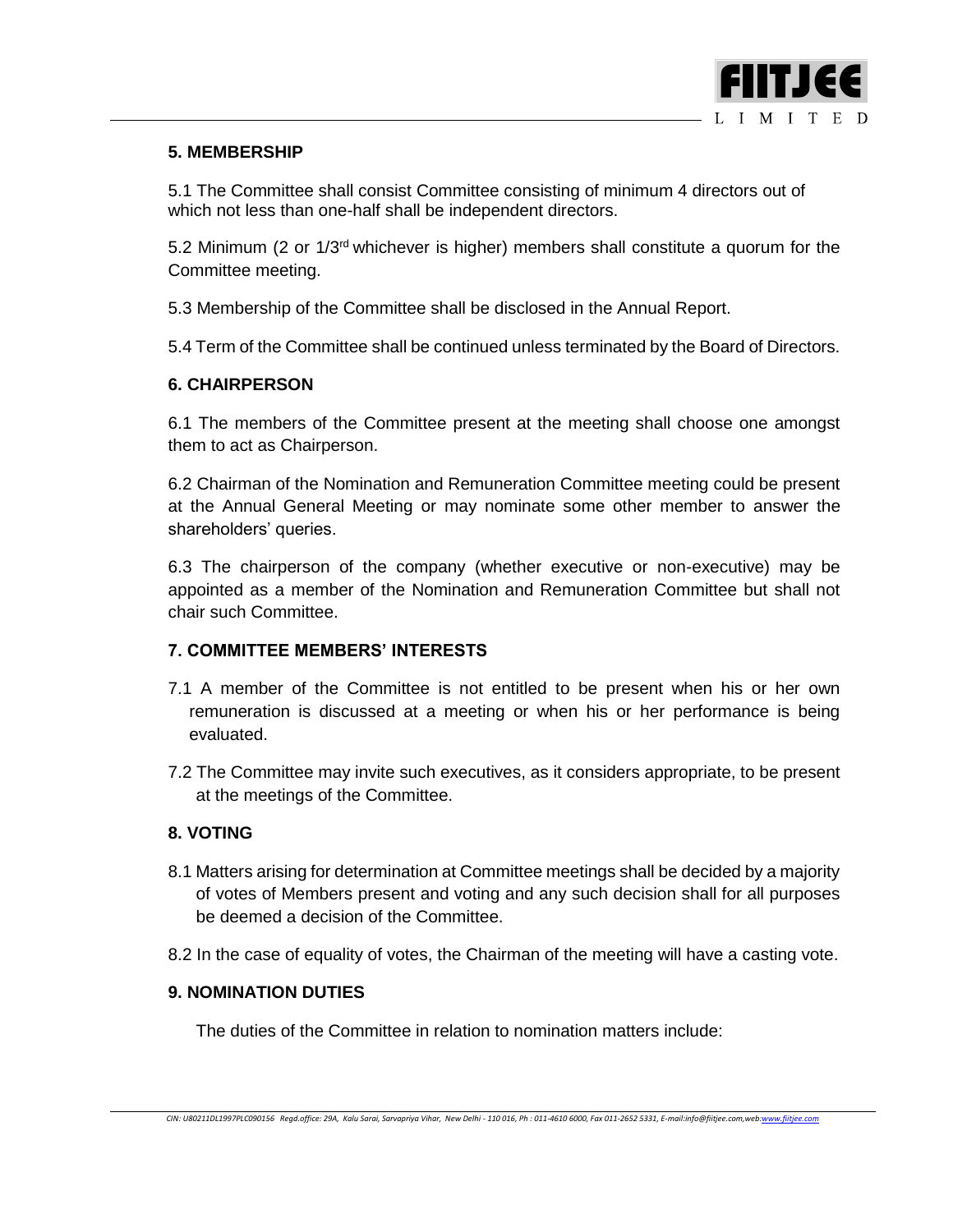

- 9.1 Ensuring that there is an appropriate induction & training programme in place for new Directors and members of Senior Management and reviewing its effectiveness;
- 9.2 Ensuring that on appointment to the Board, Independent Directors receive a formal letter of appointment in accordance with the Guidelines provided under the Companies Act, 2013;
- 9.3 Determining the appropriate size, diversity and composition of the Board;
- 9.4 Setting a formal and transparent procedure for selecting new Directors for appointment to the Board;
- 9.5 Developing a succession plan for the Board and Senior Management and regularly reviewing the plan;
- 9.6 Evaluating the performance of the Board members and Senior Management in the context of the Company's performance from business and compliance perspective;
- 9.7 Making recommendations to the Board concerning any matters relating to the continuation in office of any Director at any time including the suspension or termination of service of an Executive Director as an employee of the Company subject to the provision of the law and their service contract.
- 9.8 Delegating any of its powers to one or more of its members or the Secretary of the Committee;

-Recommend any necessary changes to the Board;

-Considering any other matters as may be requested by the Board.

#### **10. REMUNERATION DUTIES**

The duties of the Committee in relation to remuneration matters include:

- 10.1To consider and determine the Remuneration Policy, based on the performance and also bearing in mind that the remuneration is reasonable and sufficient to attract retain and motivate members of the Board and such other factors as the Committee shall deem appropriate all elements of the remuneration of the members of the Board.
- 10.2 To approve the remuneration of the Senior Management including key managerial personnel of the Company maintaining a balance between fixed and incentive pay reflecting short and long term performance objectives appropriate to the working of the Company.